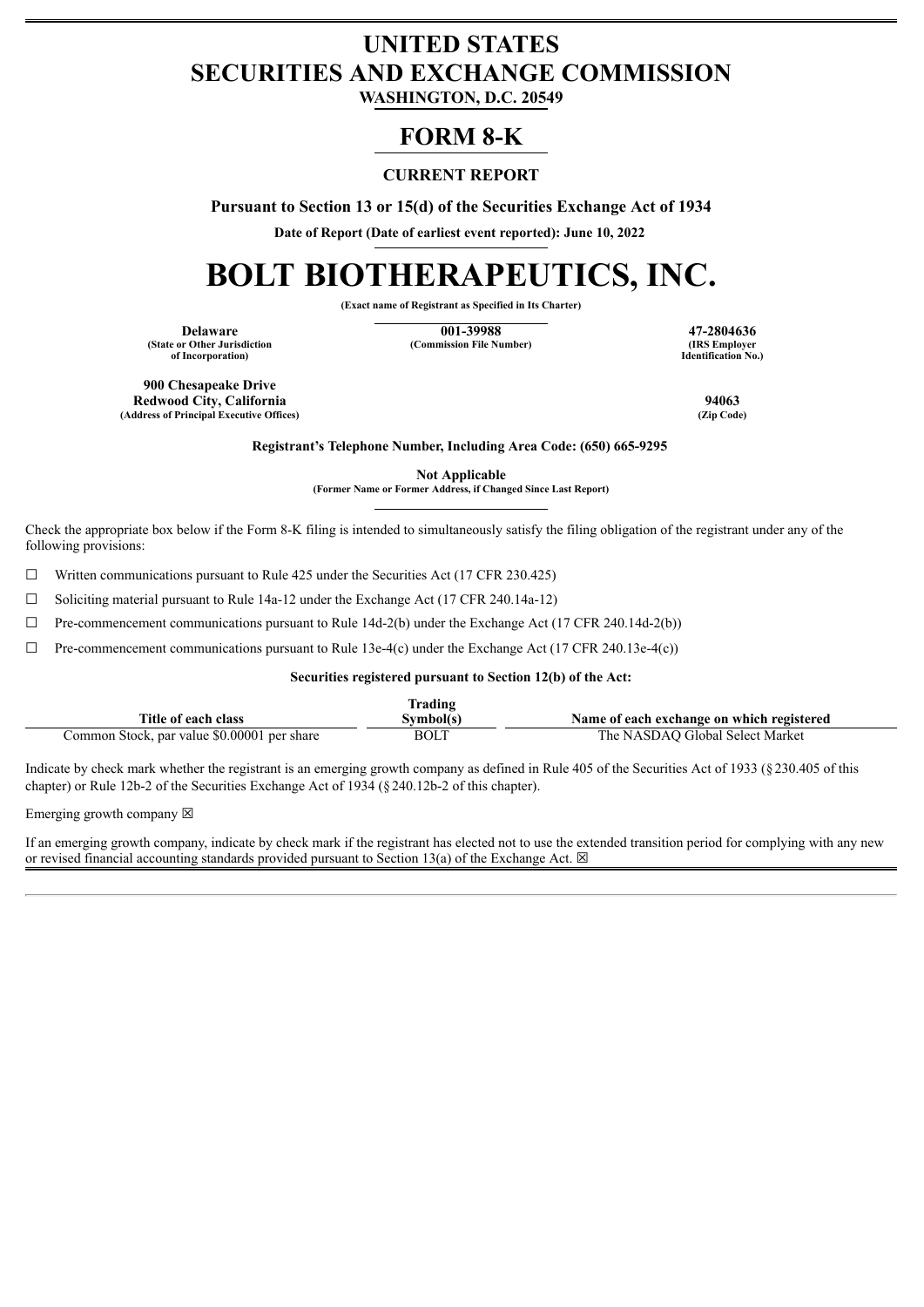#### **Item 5.07 Submission of Matters to a Vote of Security Holders.**

Г

On June 10, 2022, Bolt Biotherapeutics, Inc. (the "Company") held its 2022 annual meeting of stockholders (the "Annual Meeting") to consider and vote on the two proposals set forth below, each of which is described in greater detail in the Company's definitive proxy statement on Schedule 14A filed with the U.S. Securities and Exchange Commission on April 28, 2022.

a. The following director nominees were elected to serve as Class I members of the Company's board of directors until the Company's 2025 Annual Meeting of Stockholders, or until their respective successor is duly elected and qualified, or until their respective death, resignation or removal:

| <b>Nominee</b>          | <b>Votes For</b> | <b>Votes Withheld</b> | <b>Broker Non-</b><br><b>Votes</b> |
|-------------------------|------------------|-----------------------|------------------------------------|
| Frank D. Lee            | 23.819.385       | 141,040               | 3.142.984                          |
| Brian O'Callaghan       | 22.559.100       | 1.401.325             | 3,142,984                          |
| Mahendra G. Shah, Ph.D. | 19,746,587       | 4,213,838             | 3,142,984                          |

b. The selection of PricewaterhouseCoopers LLP as the Company's independent registered public accounting firm for the fiscal year ending December 31, 2022 was ratified.

| Votes For  | <b>Votes Against</b> | <b>Votes Abstaining</b> |  |
|------------|----------------------|-------------------------|--|
| 27,023,546 | 73.833               | 020                     |  |